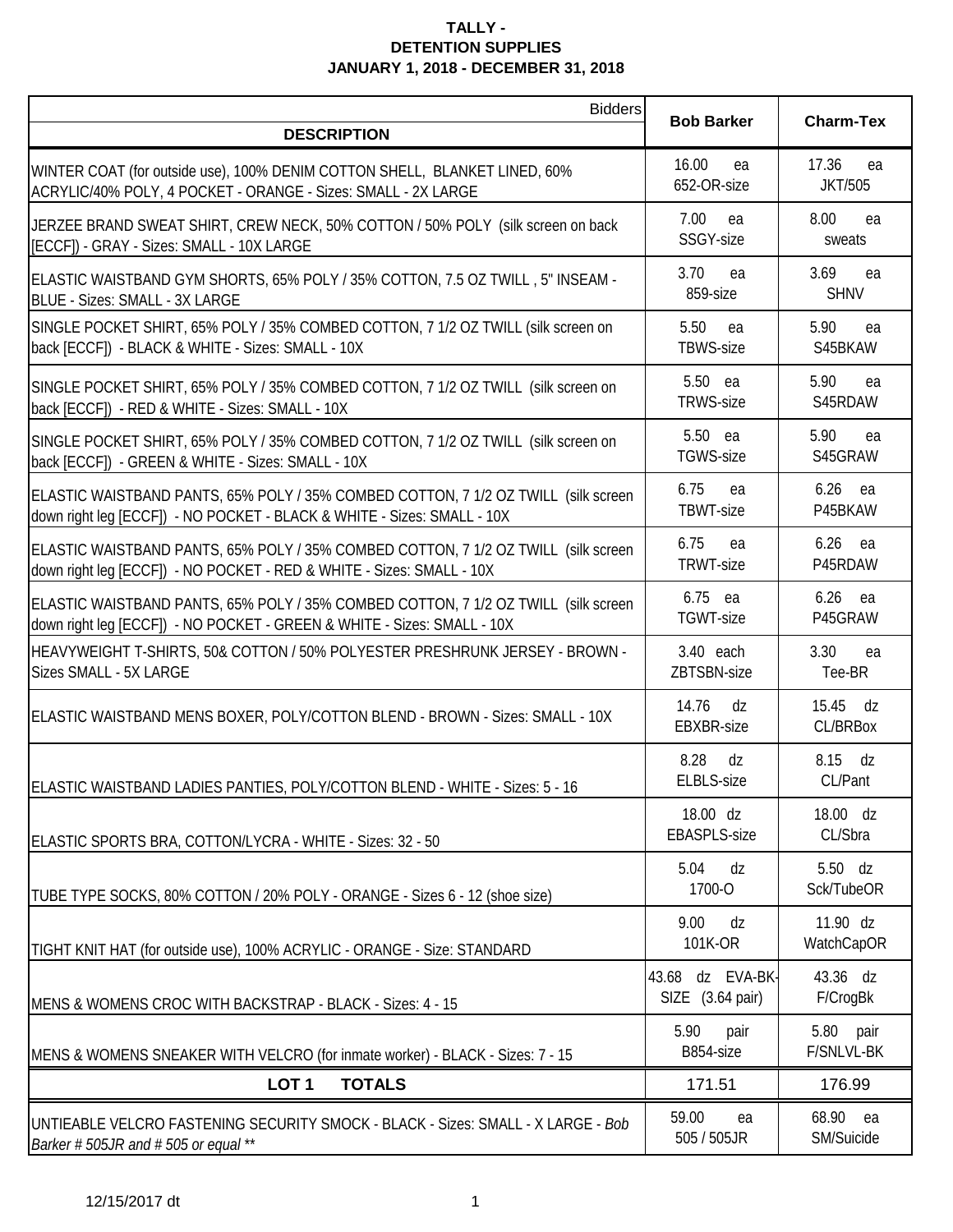| UNTIEABLE VELCRO FASTENING SECURITY JUMPSUITE - GREEN - Sizes: SMALL - X LARGE -<br>Bob Barker # BBJ or equal ** | 85.00<br>ea<br>BBJ / BBJX            | 68.90<br>ea<br>smock                                   |
|------------------------------------------------------------------------------------------------------------------|--------------------------------------|--------------------------------------------------------|
| UNTIEABLE SECURITY BLANKET - BLACK - 56" x 78" - Bob Barker # SB5480 or equal                                    | 65.00<br>ea<br>SB5480                | 68.90<br>ea<br><b>BL/Suicide</b>                       |
| LOT <sub>2</sub><br><b>TOTALS</b>                                                                                | 209.00                               | 206.70                                                 |
| FULL SHEETS - BLUE - 58" x 90" - Bob Barker # SH5890NVN or equal                                                 | 33.00<br>dz<br><b>SH5890NVN</b>      | 33.00<br>dz<br>5490NV130                               |
| 100% POLYESTER (non wool) BLANKETS - BLUE - 70" x 90" - Bob Barker # BL6690LB or equal                           | 45.00<br>4/cs<br>BL6690LB (11.25 ea) | 8.18 ea<br>BL/XLRYDER-NV                               |
| COTTON TOWELS - WHITE - 20" x 40" - Bob Barker # BT425 or equal                                                  | 10.50<br>dz<br><b>BT425</b>          | 10.18<br>dz<br>BT2040J4.OE                             |
| COTTON TOWELS - ORANGE - 20" x 40" - Bob Barker # BT2040OR or equal                                              | 16.32<br>dz<br>BT2040-OR             | 15.00 dz<br>BT2040Orange                               |
| COTTON WASHCLOTHS - WHITE - 12" x 12" - Bob Barker # WC1212 or equal                                             | 2.16<br>dz<br>WC1212                 | $1.72$ dz<br>WC1212J.7SE                               |
| LOT <sub>3</sub><br><b>TOTALS</b>                                                                                | 73.23                                | 68.08                                                  |
| UNWRAPPED ANTIBACTERIAL SOAP - WHITE - .5 oz - Bob Barker # AU1 or equal                                         | 38.00 1,000/cs<br>AU1                | 1,000/cs<br>35.90<br>H/51/2UN                          |
| UNWRAPPED SOAP - WHITE - 1.5 oz - Bob Barker # TU15 or equal                                                     | 55.00 500/cs<br><b>TU15</b>          | 500/cs<br>51.18<br>H/51.5UN                            |
| UNWRAPPED SOAP - WHITE - 3 oz - Bob Barker # TU3 or equal                                                        | 35.00 144/cs<br>TU <sub>3</sub>      | 33.72 144/cs<br><b>H/53UN</b>                          |
| WRAPPED MOISTURIZING SOAP - WHITE - 2.6 oz - Bob Barker # 26811 or equal                                         | 35.00<br>36/cs<br>26811              | 43.90 36/cs<br>H/Dov26                                 |
| TWO PIECE SOAP BOX - CLEAR - 4" x 2 1/2" - Bob Barker # 2342N or equal                                           | 2.94<br>dz<br>2342N                  | 24.36 100/cs<br>H/SB01C (2.92 dz)                      |
| DISPOSABLE TWIN BLADE RAZOR - BLUE - Bob Barker # RTB600 or equal                                                | 32.50 600/cs<br><b>RTB600</b>        | 109.00 2000/cs<br>H/DR05L<br>(32.73 600/cs)            |
| GEL FLUORIDE MINT TOOTH PAST 1.5 oz TUBE - Bob Barker # MST15 or equal                                           | 144/cs<br>42.00<br>MST15             | 31.90 144/cs<br>H/CGTP15                               |
| PLASTIC TOOTH BRUSH - WHITE - 5" - Bob Barker # BBST40 or equal                                                  | 144/cs<br>5.85<br>BBST40             | 6.18 144/cs<br><b>H/TB30</b>                           |
| COTTON SANITARY MAXI PADS - WHITE - Bob Barker # 250IM-C or equal                                                | 10.25<br>250/cs<br>250IM-C           | 38.90 864/cs<br>H/FSNC864<br>(11.24 250/cs)            |
| COTTON ULTRA WITH WINGS SANITARY MAXITHIN PADS - WHITE - Bob Barker # 44340-C or<br>equal                        | 11.25<br>216/cs<br>44340-C           | 42.90 864/cs<br>H/FSNW864<br>$(10.73 \t216/\text{cs})$ |
| TAMPONS WITH CARDBOARD APPLICATOR, UNSCENTED - Sizes: Light, Regular, Super,<br><b>SuperPlus</b>                 | 500/cs<br>37.59<br><b>TPX500</b>     | 46.90 500/cs<br><b>H/FT500</b>                         |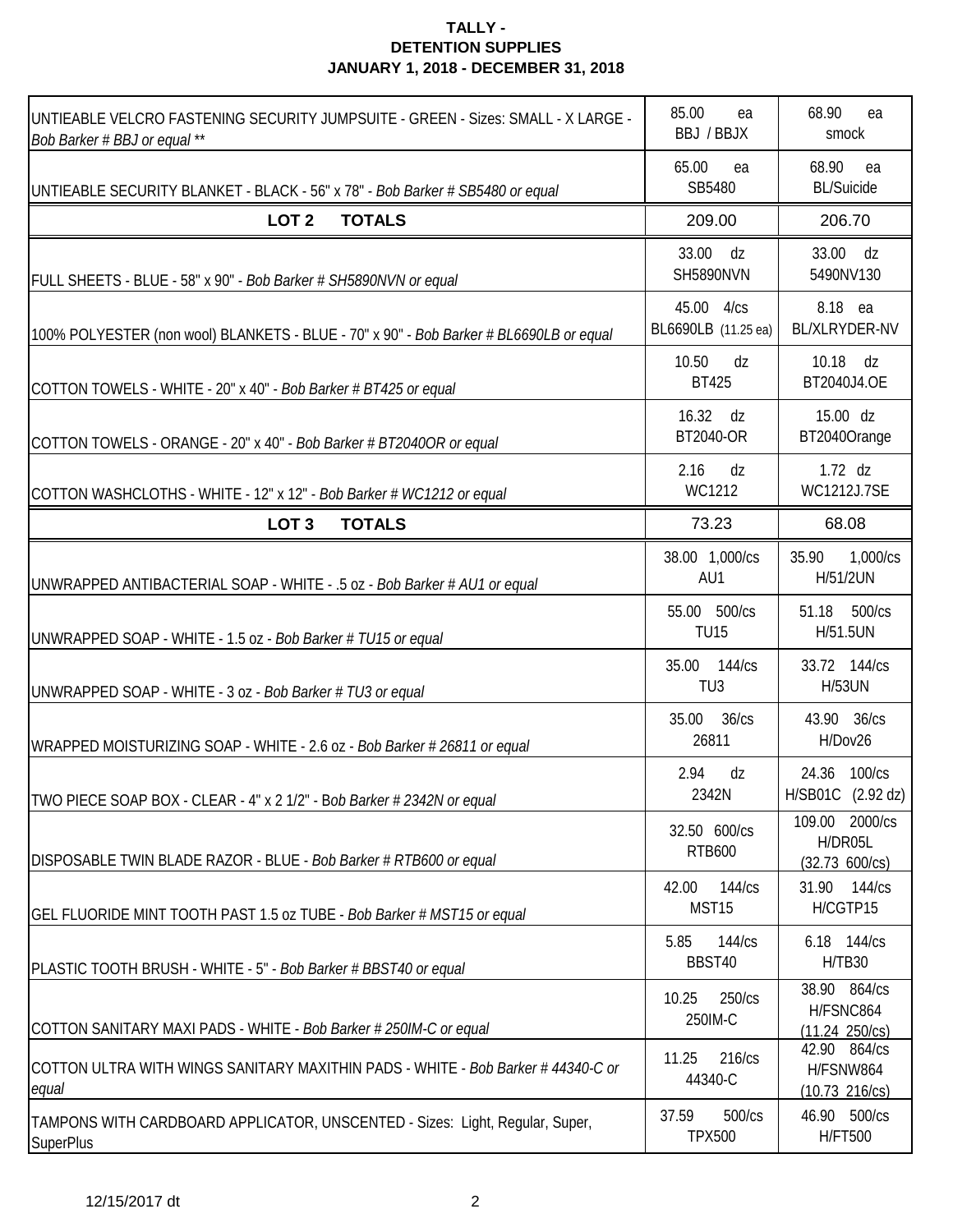| PAPER/DISPOSABLE SANITARY NAPKIN BAG - WHITE - 4" x 2 1/4" x 9" - Bob Barker # 410 or<br>equal        | 21.00 1000/cs<br>410          | 29.90 1000/cs<br>H/Sanbag           |
|-------------------------------------------------------------------------------------------------------|-------------------------------|-------------------------------------|
| ELASTIC - NO METAL - HAIR TIES - BLACK - Bob Barker #4200-BK or equal                                 | 4.75 12/pkg<br>90409          | 12.90 216/cs<br>H/Pony (1.08 12/pk) |
| LOT <sub>4</sub><br><b>TOTALS</b>                                                                     | 331.13                        | 338.28                              |
| ULTRA SEALED SEAM COTTON MATTRESS WITH PILLOW 25" x 75" x 4" - Bob Barker #<br>SSCM2575P or equal     | 52.99 ea<br><b>SSCM25754P</b> | 51.95 ea<br>MTPL/SSCOT25754         |
| SEALED SEAM CLEAR POLY MATTRESS WITH PILLOW 25" X 75" X 4" - Bob Barker #<br>SSPM25754FCLP or equal   | 51.00 ea<br>SSPM25754FCLP     | 50.90 ea<br>MTPL/SS25754CL          |
| CLEAR FLEXIBEL MUG - 12 oz - Bob Barker # FXCL12 or equal                                             | 44.16 48/cs<br>FXCL12         |                                     |
| CLEAR TUMBLER - 9.5 oz - Bob Barker # 950C or equal                                                   | 37.50<br>$48$ / $cs$<br>950C  | 37.90 48/cs<br>KT/TUMBP95CL         |
| PLASTIC SPORKS - ORANGE - 7" - Bob Barker # 62SPK or equal                                            | 7.00 144/cs<br>62SPK          | 400/cs<br>44.90<br>KT/SporkOR       |
| BLACK INK SAFETY PEN - CLEAR - 4" - Bob Barker # MSBP or equal                                        | 12.00 144/cs<br><b>MSBP</b>   | 149.90 1440/cs<br>H/PenBlack        |
| SHOWER CURTAIN - GREEN w/ADJUSTABLE CLEAR TOP (8"-25")- 36" x 77" - Bob Barker #<br>SCVC3677 or equal | 14.00 ea<br><b>SCVC3677</b>   | 12.90<br>ea<br>SC-TV3677GRSN        |
| ZIPPERED LAUNDRY BAG - POLY MESH - Size: 18" x 24" - Bob Barker # WZ1824 or equal                     | 15.50 dz<br>WZ1824            | 26.90<br>dz<br>Bag-ZC1824WT         |
| SUCTION BACKED SHOWER SAFETY MAT 21.5" x 21.5" - Bob Barker # SM2121 or equal                         | 5.50<br>ea<br>SM2121          | 9.90 ea<br><b>SC-RBBRMAT</b>        |
| MOP BUCKET - CLEAR - Bob Barker # 2690 or equal                                                       | 69.75<br>ea<br>2690           | 69.90<br>ea<br>JA/CLBucket          |
| DUST PAN - PLASTIC - Bob Barker # 2006 or equal                                                       | 2.00 ea<br>2006               | 15.90 6/cs<br><b>JA/PLDP</b>        |
| CLEAR BOX IN CELL ORGANIZER - Bob Barker # CB16241 or equal                                           | 7.59<br>ea<br>CB16241         | 7.99 ea<br>ST/CBX162412H            |
| HE HAND/MACHINE WASH LAUNDRY PACS - Bulk Packaging (1002 +/-) Dropps brand or equal                   | 43.00 100/cs<br>AC240         |                                     |
| GLOVES - NITRILE - POWDER-FREE - SMALL - at least 10mm thick - Safegrip brand or equal                | 89.00 500/cs<br>ZHER-S        |                                     |
| GLOVES - NITRILE - POWDER-FREE - MEDIUM - at least 10mm thick - Safegrip brand or equal               | 89.00 500/cs<br>ZHER-M        |                                     |
| GLOVES - NITRILE - POWDER-FREE - LARGE - at least 10mm thick - Safegrip brand or equal                | 89.00 500/cs<br>ZHER-L        |                                     |
| GLOVES - NITRILE - POWDER-FREE - X-LARGE - at least 10mm thick - Safegrip brand or equal              | 89.00 500/cs<br>ZHER-XL       |                                     |